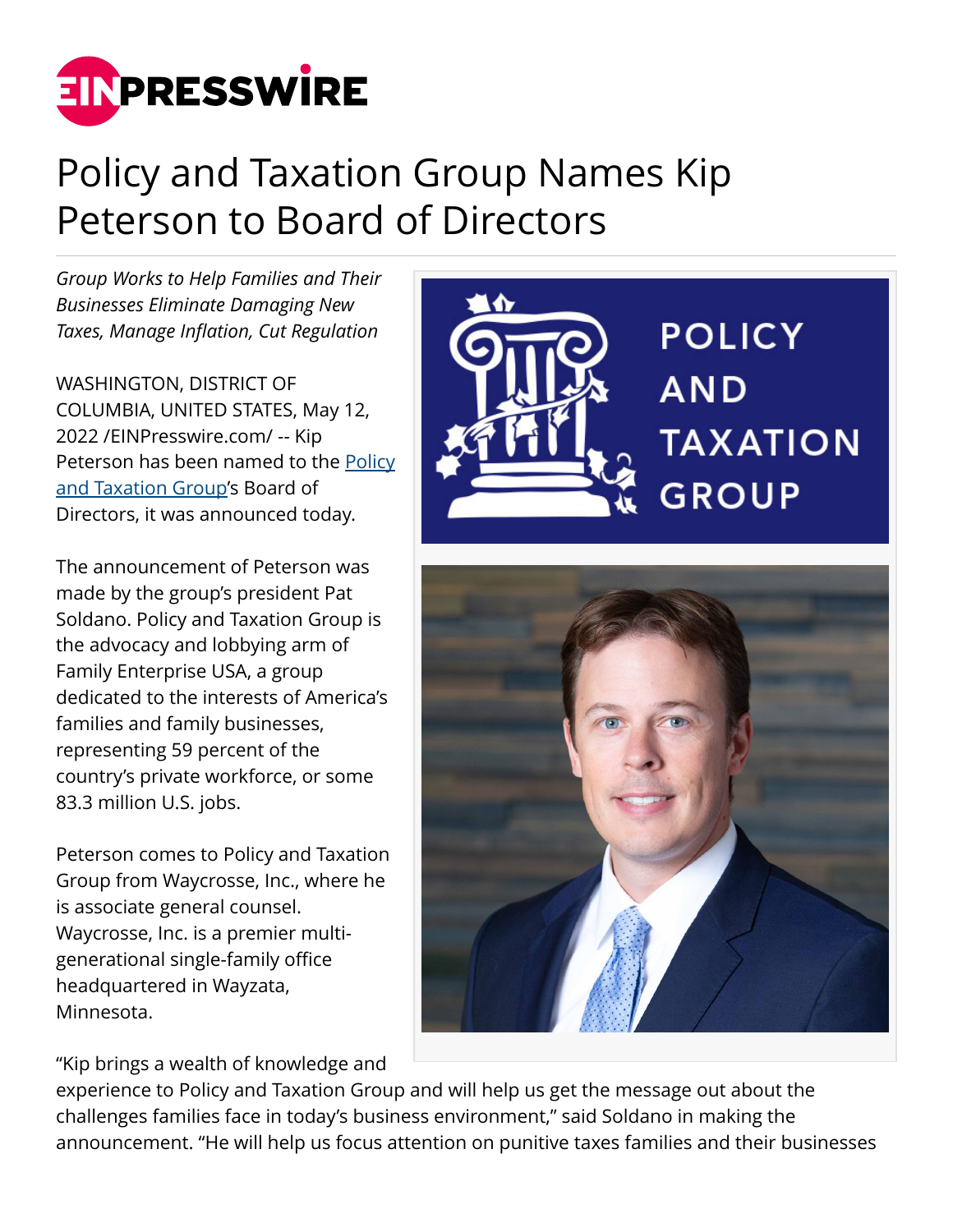face," she said. "We're excited to have Kip join the doard of directors and to have his perspective and experience."

At Waycrosse, Peterson oversees the transactional legal practice, including contracts, corporate governance, real estate, and investment transactions, and manages litigation and dispute resolution for both Waycrosse and its clients. Peterson also leads Waycrosse's risk management team and serves on the Waycrosse Risk and Technology Committee.

Peterson received his Bachelor of Arts from the University of Minnesota and his Juris Doctor from the University of St. Thomas (MN) School of Law.

"The work the Policy and Taxation Group does is the important behind the scenes work that helps keeps our country's families and their businesses strong and growing," said Peterson in joining the board. "I look forward to bringing my expertise to the group to help in this important cause."

Key family and family business issues often center around taxes, with 45 percent of families and family businesses ranking new income taxes ranked as their biggest tax worry, research shows. Estate taxes, commonly known as The Death Tax, is the second biggest tax headache.

The Policy and Taxation board of directors consists of nine members from a broad cross-section of America, including diversity geographically, politically, and in terms of size of business.

"With proposed changes in estate tax legislation, it is more important than ever for families to do their planning to pass ownership to the next generations to sustain the business and maintain the legacy," said Soldano. "We welcome Kip in helping us with our mission of keeping families strong for the long term."

About Policy and Taxation Group

Policy and Taxation Group is the leading information, education and advocacy organization working for the reduction and ultimate elimination of estate, gift, and generation skipping transfer taxes, and other taxes that punish hard work and success. Our Mission is to challenge hostile tax policies that meaningfully and measurably impact families and limit the ability of family businesses to remain family owned.

For more information go to: [www.policyandtaxationgroup.com](http://www.policyandtaxationgroup.com)

About Family Enterprise USA

Family Enterprise USA promotes family business creation, growth, viability, and sustainability by advocating for family businesses and their lifetime of savings with Congress in Washington DC.